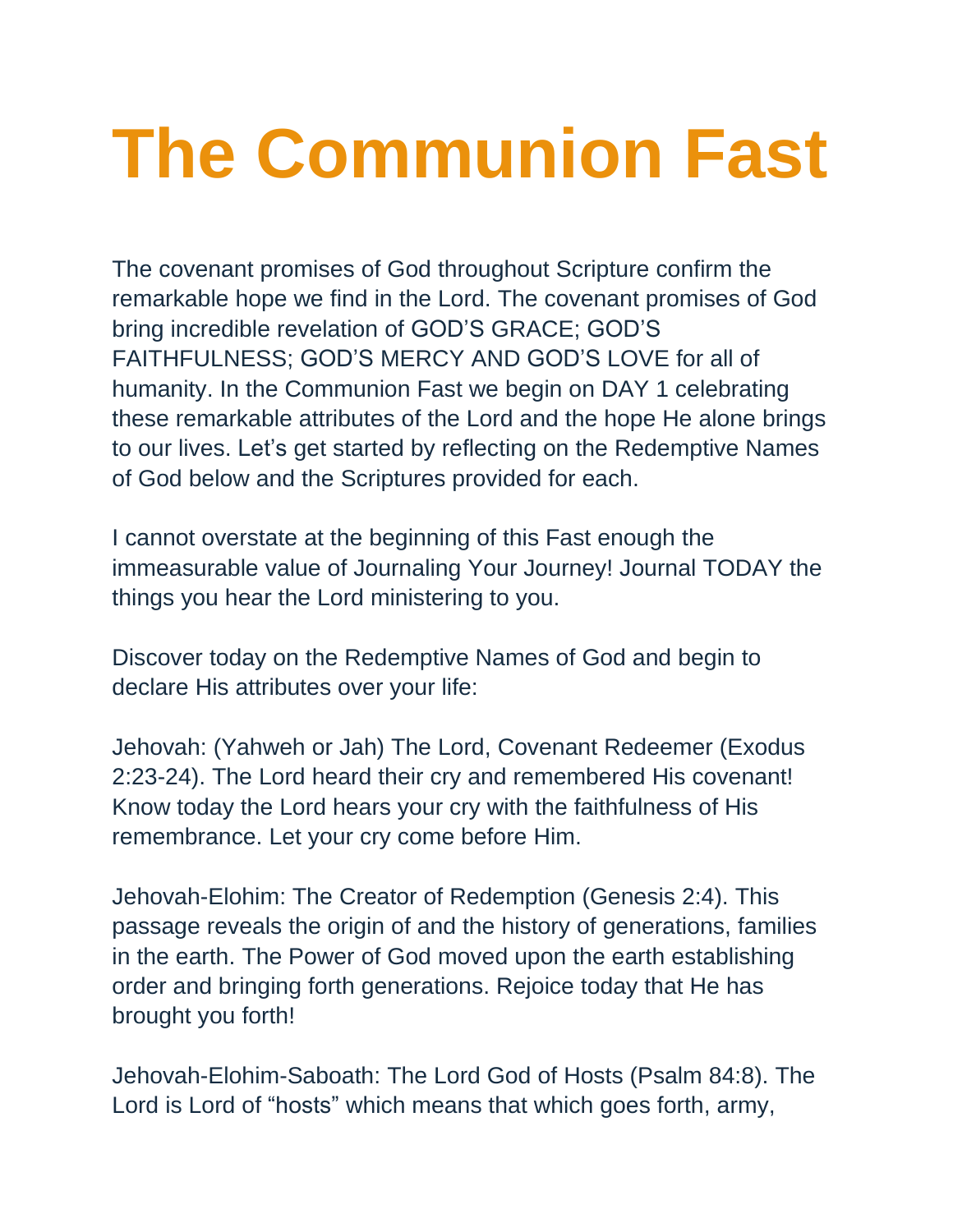warfare, host whether organized of men or of angels. Rejoice today in the right season, the right time the Lord of hosts will bring you out of and in to all that He has purposed for you!

Adonai-Jehovah-Saboath: Master, Lord of Hosts (Psalm 69:6). Here He is called Master, "Adonay". It is a title used for God and some of its meanings are Master, King, firm and strong, husband. The Lord is strong and Mighty and He gives to us the power to live the Champion Life! Decree today you are deeply loved and living Champion Life!

Jah-Jehovah: Lord Jehovah for double emphasis (Isaiah 12:2; 26:4). "I will trust and not be afraid for the Lord Jehovah is my strength and my song He also is become my salvation". Rejoice today in the Lord and do not be afraid! Decree freedom from fear over your life today!

Jah-Elohim: Lord God (Psalm 68:18). The Lord ascended on high and lead captivity captive! Journal Your Journey

What are your goals for the Communion Fast?

Write a sentence of thanksgiving for each of the four attributes of God mentioned: His Grace, His Faithfulness, His Mercy and His Love:

He has received gifts for men according to Psalm 68:18, and He dwells among them! Decree that today the Lord is with you and that He has lead captivity captive and today you are free to live in the fullness of His provision for your life.

Jehovah-Jireh: The Lord Who Provides (Genesis 22:14). Literally, the Lord Who will see to it! I love that! Abraham named the place of God's provision after the power of His faithfulness to provide the ram. Decree today the Lord provides over your life! He is the supernatural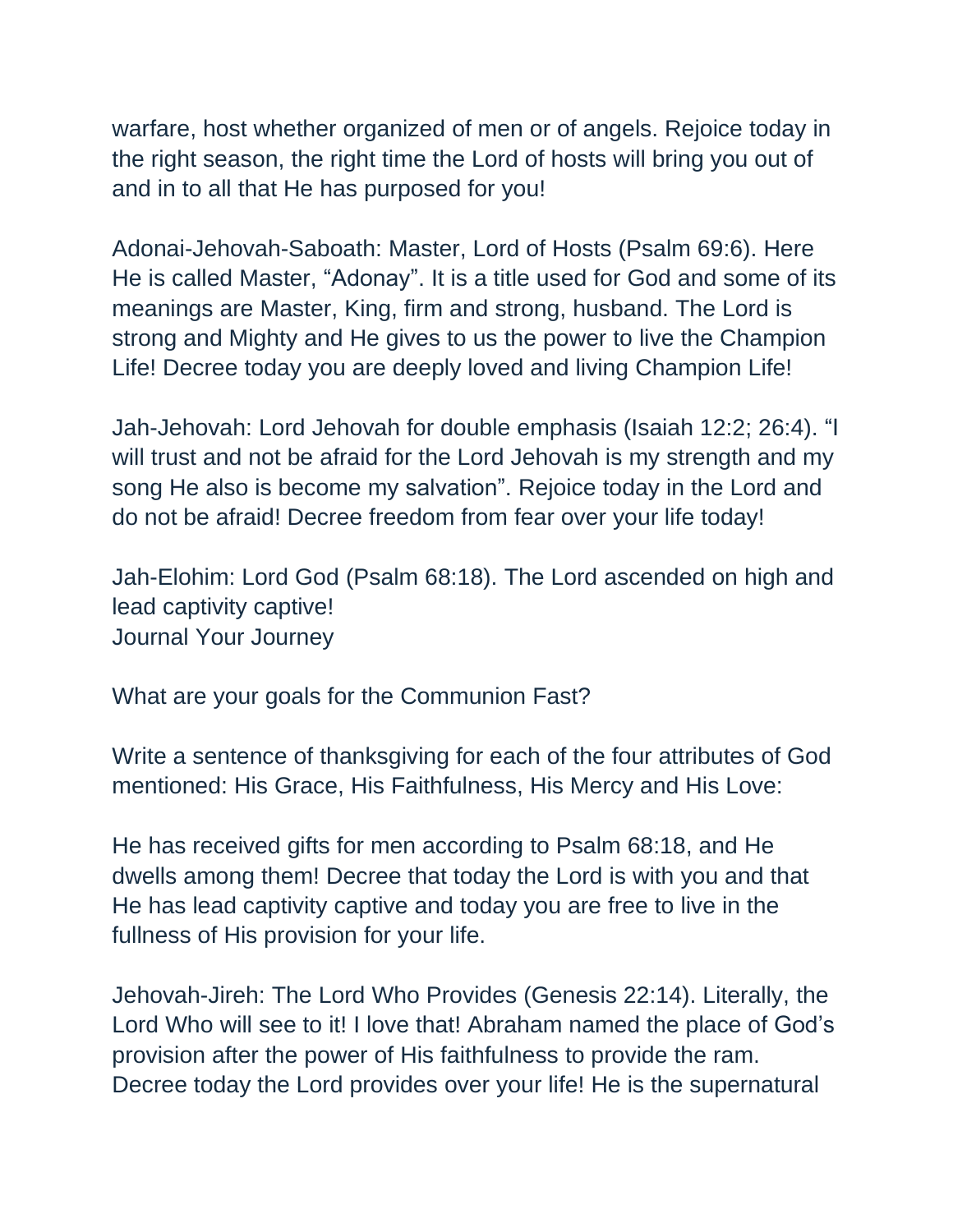sustaining, strengthening One who will "see to it"!

Jehovah-Rapha: The Lord Who Heals (Exodus 15:26). What an amazing passage! The word means to thoroughly make whole or to heal and make healthy! Decree today the Lord is your healer and He desires to make you thoroughly whole and complete through His covenant promise!

Jehovah-Nissi: The Lord Our Banner (Exodus 17:15). This is the name that Moses gave to an altar he built. The Lord is our banner. Decree today the Lord is your banner upon which His love is manifest to you!

Jehovah-Kanna: The Lord Who is Jealous (Exodus 20:5; 34:14). What amazing love and protection is found in the manifest heart of the Father who watches over us with a jealous love! Decree you belong to the Lord alone and He is yours jealously guarding your heart in love!

Jehovah-Mekaddeskum: The Lord Who Sanctifies (Exodus 31:13; Lev. 20:8). The word means to set apart, to consecrate, to prepare or to make pure. The Lord has set you apart unto Himself for His purpose to be manifest through you in His glory! Decree today you are set apart, consecrated and fully prepared to become all He has called you and equipped you to become.

Jehovah-Shalom: The Lord Our Peace (Judges 6:24). Again, we find this revelation of the nature and attribute of God emerging from the worship of Gideon building an altar. The Lord is our Peace. The Lord is the Prince of Peace! Decree peace over your life, family and all that you have and call your own including His divine purpose and plan for your life.

Jehovah-Shaphat: The Lord is Judge (Judges 11:27). The word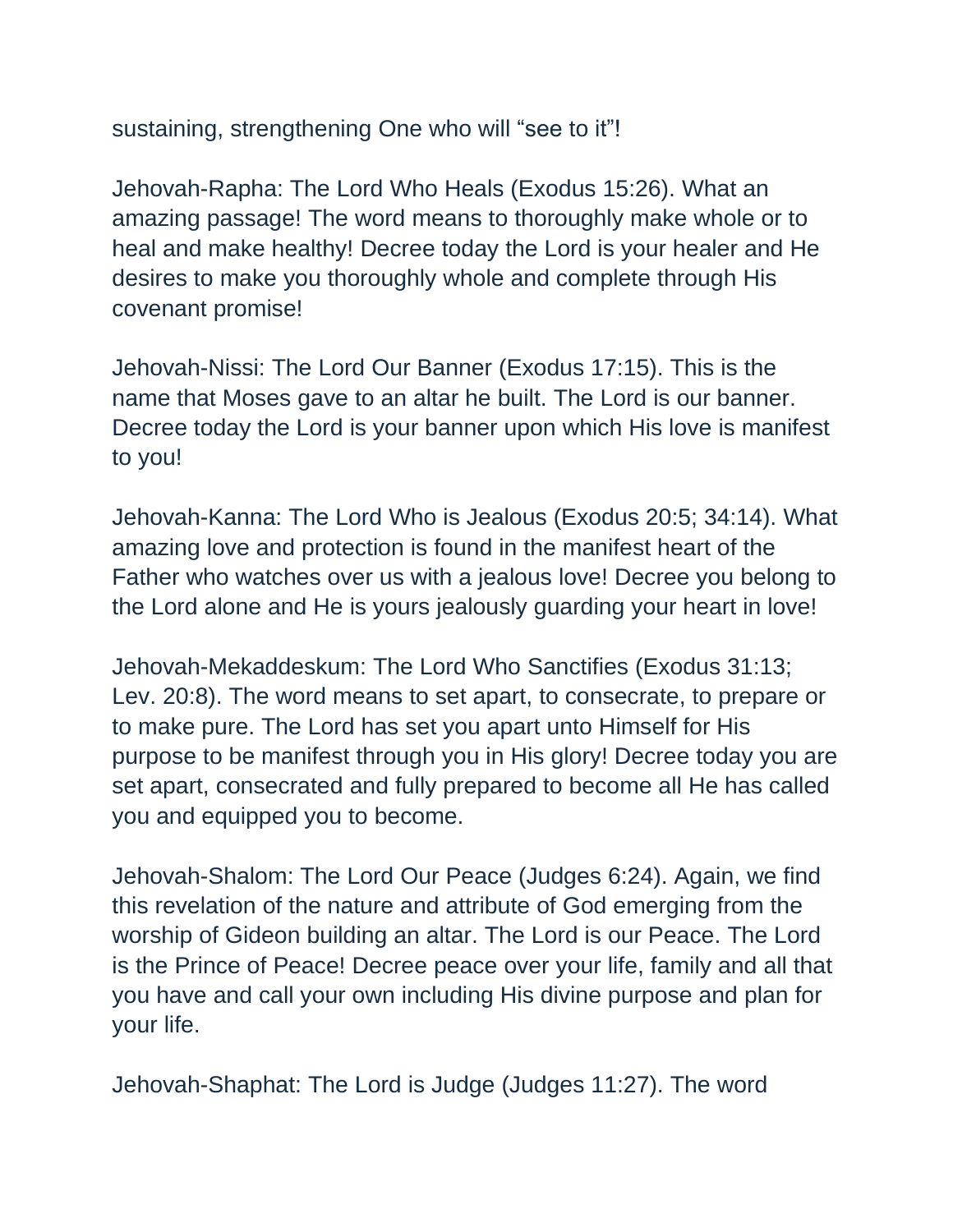means to govern, to judge or to vindicate! Worship the Lord today as the Righteous Judge who vindicates and governs the affairs of our lives!

Jehovah-Saboath: The Lord of Hosts (I Samuel 1:3; Psalm 24:10; 84:1-3). "Lift up your heads, O ye gates; even lift them up everlasting doors; and the King of Glory shall come in. Who is this King of Glory? The Lord of hosts, He is the King of Glory". Decree Him to be the King of Glory over your life and the Communion Fast. We are fasting for the manifest glory of His appearing!

Jehovah-Elyon: The Lord Most High (Psalm 7:17)

The Communion Fast is not about what we are fasting from, but what we are fasting for!

Write a short paragraph about your most significant encounter with the Lord:

What is your favorite story of revival in history? Why?

What needs to be said about Psalm 7:17? The Lord is Supreme and His Name above every Name! Decree the Lord today is Supreme, Ascended above all and releasing His power to bring you today into the place of a fresh and life changing encounter!

Jehovah-Raah: The Lord My Shepherd (Psalm 23:1). He is the One who will keep, pastor or the word even means to company. Decree today the Lord is leading you in the Communion Fast. Ask the Lord to lead you into the fresh pastures of an encounter with His manifest glory.

Jehovah-Hosenu: The Lord Our Maker (Psalm 95:6). Celebrate today